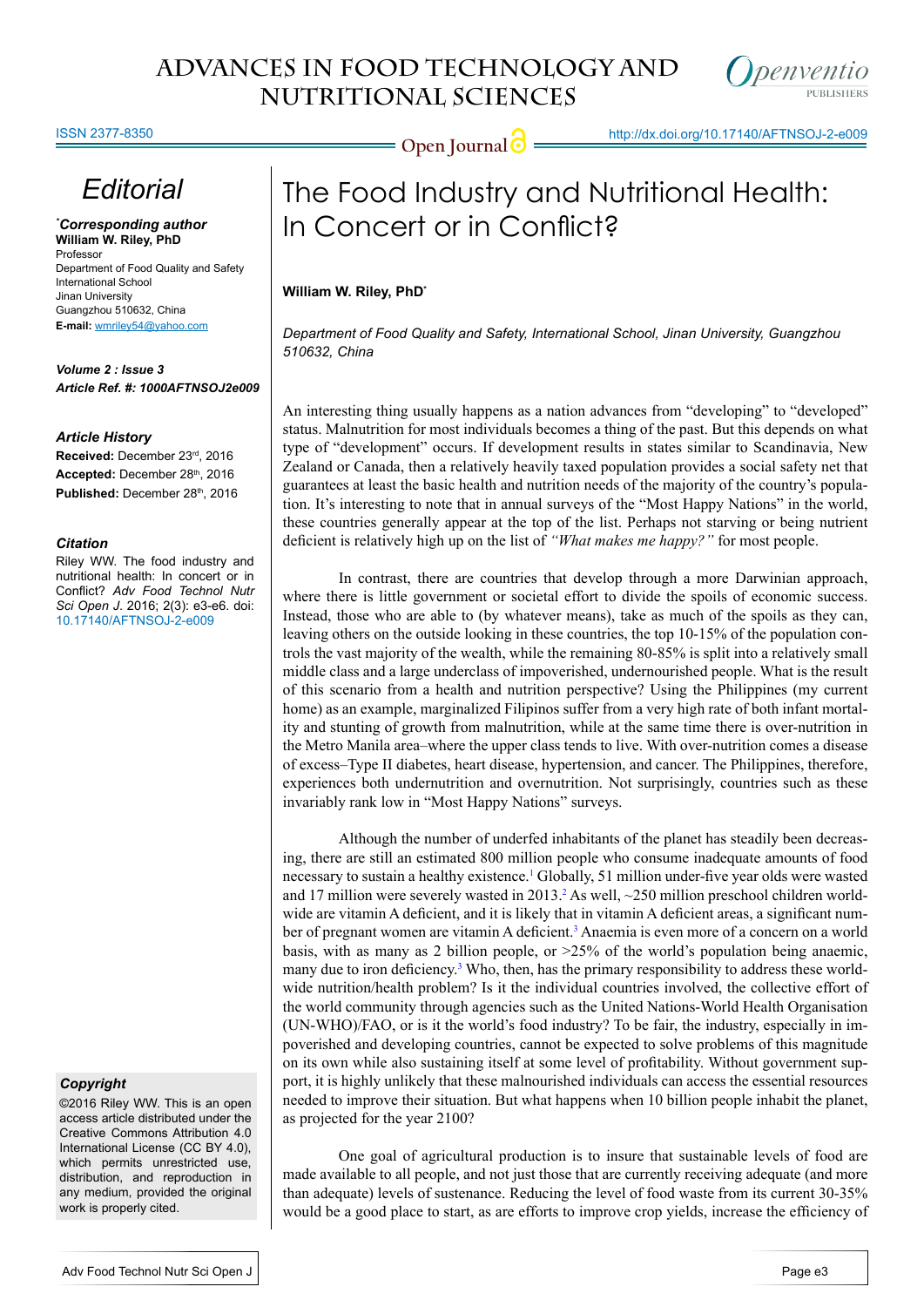**Open Journal**



ISSN 2377-8350

livestock production, and exploit alternative sources of nutrients.

National nutritional guidance programs in developed and developing countries focus on the role that diet and proper nutrition play in growth and development and the maintenance of good health throughout the lifespan. The emphasis in not only on the setting of nutrient recommendations, and the avoidance of nutrient deficiency diseases, but also on the prevention of chronic nonpathogenic diseases, such as cardiovascular disease, diabetes and cancer, which are the bane of most "developed" societies.

How well, then, is the food industry, in its provision of raw materials, primary and secondary processed food products, as well as the food service sector, doing in terms of contributing to the well-being of the population? Is it a partner-in-kind with governments and non-government organizations (NGOs) in meeting the challenges hereto described, or is it a hurdle in the way of progress? Likely, the answer is that the industry can play either role, and that it is we, the consumers, who hold the key to what that role will be. In the end, it is up to the individual to decide what she/he will consume each day. However, that may not be such an easy choice in all cultures. For those raised in a culture that values independent thought, what one eats is generally the concern only of the individual, especially once adulthood is reached. But in many other cultures, tradition, family and societal pressures will dictate what it is that is consumed during most meals throughout one's lifetime. Individual choice becomes a rare event, even well into adulthood. This is true even when dietary selections beg one's discretion when it comes to good health choices.

Is it the food industry that is to be blamed in these cultures where unwise food selections continue, or are the food companies simply responding to the market demands in order to remain competitive? One can argue that the advertising and marketing of these companies is directed toward the continued consumption of these "traditional" poor food choices, but the companies would likely answer that their advertising budgets are not designed to be government programs to change the eating habits of the populace (which would also decrease the purchase of their products). In countries around the world this holiday season (whether Christmas and New Year or the Chinese "Spring Festival"), the events will be celebrated with an excess of food, many of which would make the average cardiologist or dietician cringe. But is the food industry to be held to blame for providing the food items that have been traditionally eaten for decades or centuries? The choices may still not be wise from a health perspective, but not many food companies could afford to "buck the trend" and lose out on the income associated with the holiday sales of these traditional foods.

Education, in fact, needs to begin with the consumer. The 2005 USDA Food Pyramid (Figure 1) (which was replaced by the USDA Pie Plate in  $2011$ <sup>4</sup> was in marked contrast to previous pyramids. It shows the different food groups as slices of the pyramid instead of sections from bottom to top. This way, the USDA has been able to clearly show that the overall emphasis in the diet should be on grains, vegetables and fruits, with dairy products having a more prominent role than meat and beans. In fact, meat has been downplayed to a relatively small part of overall consumption. But if the consumer listens to the meat industry associations, then they should ignore warnings from some scientists about possible risks associated with eating processed and red meats, and the recommendations of the medical and nutritional communities to shift toward a more vegetable and grain oriented diet. In the developed world especially, we are told that we over consume both meat and protein, and that these calories can be better (and more economically) obtained from grains and vegetables. In this case, is the lobbying of the meat industries for our (the consumers') benefit, or for its own?



**Figure 1:** USDA food pyramid.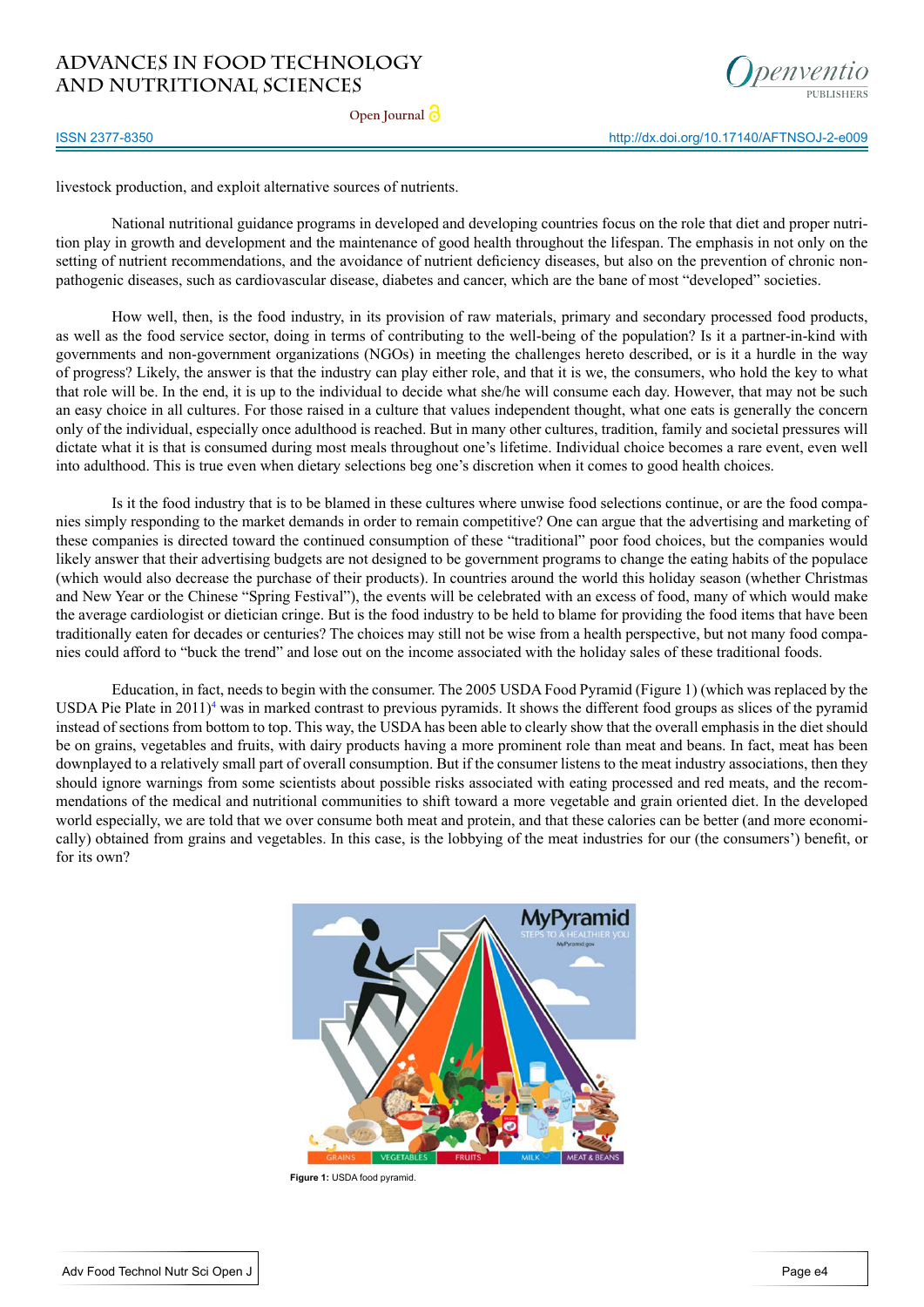

http://dx.doi.org/10.17140/AFTNSOJ-2-e009

**Open Journal**

#### ISSN 2377-8350

From the pyramid, we also see a de-emphasis on oil and fat in the diet. There is a need for dietary oil and fat as a source of energy, the essential fatty acids, and as a means to absorb the fat soluble vitamins, but the reality is that where there is an excess of caloric consumption in the world, there is generally an excess of fat consumption, and that excess is usually in the form of saturated fat, due to the high meat component of those diets. Another source of excess fat in the diet in both developed and developing countries is from fast food restaurants. This is due to the fact that so much of this food is fried. Yes, some fast-food chains provide "Healthy-Options" (so, are the other menu choices "Un-Healthy Options"?). Is eating out at a fast-food restaurant on the intermittent occasion going to wreak havoc with one's health? Likely not, but making it a habit may not be the ideal diet plan. One need only look over the caloric content, fat and sodium levels in the average fat food menu items to realize that regular consumption of these items would not be conducive to following the USDA's suggested "My Pyramid" guidelines. Perhaps the "tongue-in-cheek" alternative USDA Food Pyramid (202[5](#page-3-4) proposal), depicted in Figure 2, would better sum up the "fast-food" junkies perfect pyramid.<sup>5</sup> However, would the result be positive for the individual's (or society's) health in the long-term?



**Figure 2**: USDA food pyramid (2025 proposal).

Perhaps this is where the issue lies. The Food Industry has the ability to contribute to the nutritional well-being and health of the population. It has proven it time and again with innovative products that have met the need of both healthy and ailing individuals. But a closer look at Figure 2 will show that along with the good can come the bad. Eating salty, oily French fries day in and day out, followed by candy bars for dessert is bound to have its negative consequences in the long-term. While the real My Pyramid (Figure 1) highlights grains, fruits and vegetables as the basis of a healthy diets, the alternative USDA Food Pyramid (Figure 2) emphasizes meats and fast foods, yogurt, cheese, ice cream, candy and snack bars. Not exactly what the USDA has in mind. Yet, it cannot be argued that the companies that manufacture these products have as their intention growth in market share. When was the last time any food company–whether it makes healthy grains products or fast foods–has as its goal a REDUCTION in the amount of products it sells to consumers? Does the meat industry have any interest in seeing anything but an increase in the *per capita* consumption of meat (whether red, white or processed meat) on a national and world-level, if that is the product(s) it is selling? With few exceptions, it is easier (and less expensive) to counter the arguments for reductions than to change the product lines one is marketing.

So, what is the answer to our initial question? Is the food industry in conflict or in concert with nutritional health? It really depends on what aspect of the food chain one is referring to, and like so many other things in life, how we as individuals utilize each aspect of the food industry. The so-called developed countries of the world are the ones with excess caloric intake, excess fat, saturated fat and salt consumption. But, not all members of each developed country are guilty of these excesses. Given the same food supplies, a "healthy" percentage of each country is able navigate its way around the choices afforded by way of fresh food products, retail and wholesale goods, fast foods and restaurant fare and maintain both a healthy weight and healthy serum and biochemical indicators of good nutritional health. Meaning, there are good food choices to be made even in highly developed countries with a large selection of processed and seemingly unhealthy foods. This leads one to conclude that if others were to make similar market choices, the problems would be rectified both at a personal level and at a national and corporate level. Nothing works to change a company's marketing direction faster than an absence of paying customers. The industry can and will meet our demand for healthy, nourishing foods, if we the consumer demand them. If we continue to be satisfied with vein clogging, obesity developing, hypertension inducing alternatives, then that is exactly what we are going to get.